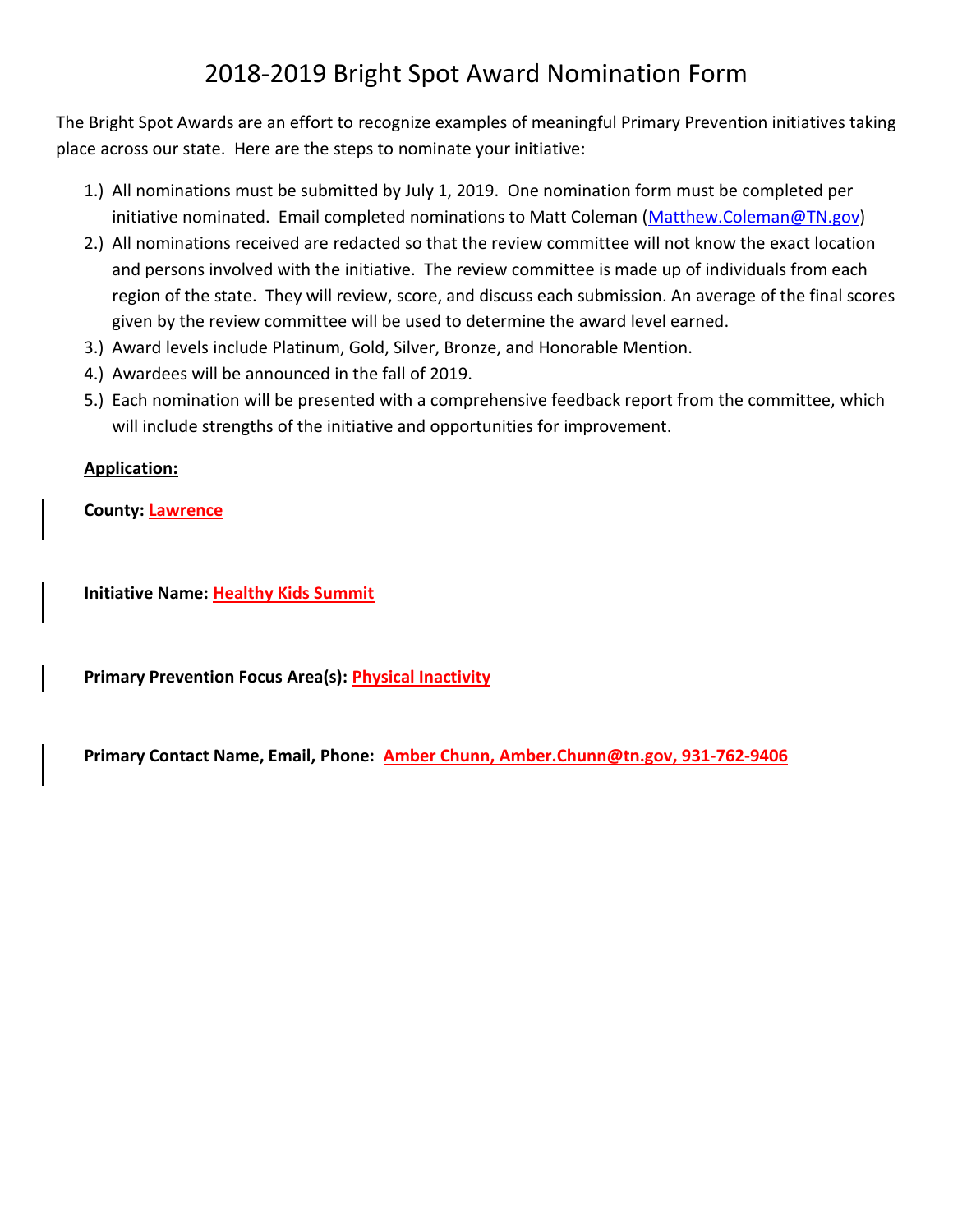## **Bright Spot Award Questions**

**Please explain why you think this initiative should be considered for the TDH Bright Spot Awards.**

(150 words max); (10 points available)

l

The Healthy Kids Summit is a wonderful annual event for kindergarten through sixth grade students and their families to learn about health resources and health opportunities available to them in Lawrence County. This event unites community partners in a common goal – to improve the health of Lawrence County residents. The event is held each September at David Crockett State Park. Throughout the day, participants enjoy fun fitness activities, educational booths, live demonstrations and door prizes provided by the generosity of Lawrence County businesses and community groups. This event is hosted by the Lawrence County Health Council, the Lawrence County Health Department and David Crockett State Park. This event is a great way to bring together community partners who share the same health goals for their area, and could easily be replicated in other counties.

**Why is this initiative important to your community? Is this initiative contributing to a policy, systems, and/or environmental change<sup>1</sup> in the community?** (300 words max); (75 points available)

We aim for this project to create environmental change by showing residents the various resources they have available to them every day. Our county, like many others in the state, is home to a beautiful state park with hiking trails, a run club, a fitness trail with outdoor equipment and much more that is completely free for anyone to use. We hope that by hosting the Healthy Kids Summit at our state park and providing activities like obstacle courses, paddle boat races, and archery that it reminds residents that it doesn't take a monthly gym membership to be physically active. By working to get the families in our community outside and active, our goal is not only to improve their physical health, but to also help with mental health and wellbeing and bring families closer together. By hosting this event, we hope to create the environmental change needed in Lawrence County.

**What are the SMART objective goals and major purpose(s) of this initiative? (SMART objectives are Specific, Measurable, Attainable, Relevant, and Time Bound. Example: By May 2019; all soft drink machines in Lauderdale County Schools will be turned off during the school day, per school board policy.)** (300 words max); (10 points available)

We strive to provide opportunities for children and families to participate in outdoor physical activity, as well as receive education on various topics around child and family health. We hope to increase our number of Healthy Kids Summit participants and community partners from year to year and to also inspire other community groups to host healthy events for residents. Our goal for the 2019 Healthy Kids Summit event is 175 participants, exceeding the 2018 Healthy Kids Summit event of 129 participants. By making residents aware of the health resources available to them in our community and heavily promoting this event through social media and the school system, we feel this goal is attainable.

 $^{1}$  Policy, systems and environmental change is a way of modifying the environment to make healthy choices practical and available to all community members. By changing laws and shaping physical landscapes, a big impact can be made with little time and resources. By changing policies, systems and/or environments, communities can help tackle health issues like obesity, diabetes, cancer and other chronic diseases [\(http://www.cookcountypublichealth.org/files/CPPW/PSE%20Change.pdf\)](http://www.cookcountypublichealth.org/files/CPPW/PSE%20Change.pdf)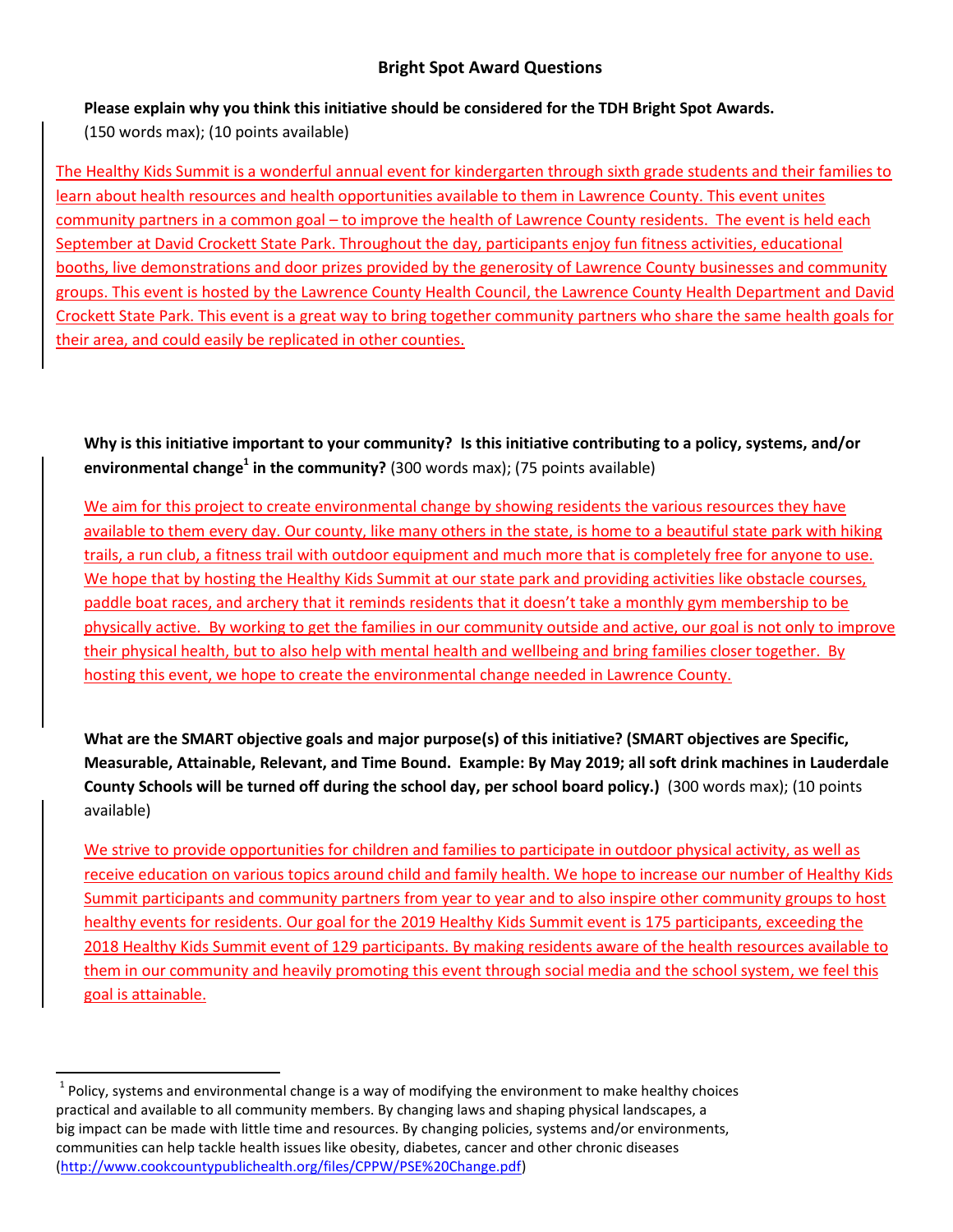**What is the annual budget and funding source for this initiative? If no funding is available, how have you implemented or sustained the initiative?** (150 words max); (5 points available)

There is no budget required to host an event such as the Healthy Kids Summit; however, tobacco grant funding has provided items in the past (i.e., t-shirts with #TNSTRONG promotion, backpacks, water bottles, etc.) but this is not needed to host the event. Community partners have generously donated to the Lawrence County Health Council in the past to provide door prizes, as well as, provide the activities and education for participants as we do not charge a fee to set up at the event. Because the event is held outside on the grounds in partnership with David Crockett State Park, no decorations or funding for rental fees are needed.

**Have community partners helped with the initiative? What are the roles of these partners?** (300 words max); (20 points available)

Community partnerships are a vital part of the Healthy Kids Summit. Specific roles of past partners have included: live demonstrations (i.e., karate, self-defense, kids yoga, etc.), booths (i.e., education/activities) and speakers on various topics (i.e., bullying, dental health, tobacco education, etc.). Our partners have also provided promotional items for families to take home and donated door prizes. Our community partners have also played a big part in the event by helping us with promotion. Several partners have social media pages where they share the event information along with posting flyers at their places of business and displaying on their electronic signs.

**Describe your staff's involvement, including the interdisciplinary team approach taken with this initiative? Begin with the planning process; explain staff roles in planning and implementing the initiative. Discuss how you foster creative scheduling so that clinical staff can lend their expertise?** (350 words max); (20 points available)

Our planning committee consists of health department staff, David Crockett State Park staff, and Lawrence County Health Council members. In the spring, the planning committee generally starts contacting our community partners and announcing at our health council meetings the date for the upcoming Healthy Kids Summit. It's best to go ahead and get the date on everyone's calendars in order to make sure you have enough commitments for the different educational booths and activities. By hosting it around the same time each year, it becomes an event that everyone looks forward to. The planning committee continues to meet and work on the event through the summer and into September, when the Healthy Kids Summit takes place. Committee members divide the list of businesses and organizations to contact, the health educator creates the flyers and documents needed, as well as promotes the event on social media and throughout the school system, and the park rangers handle the event location and signage. The biggest challenge is making sure you have provided enough activities for participants. We generally try to get commitments from as many businesses, church groups, community groups, local sports teams, high school groups, etc. as we possibly can.